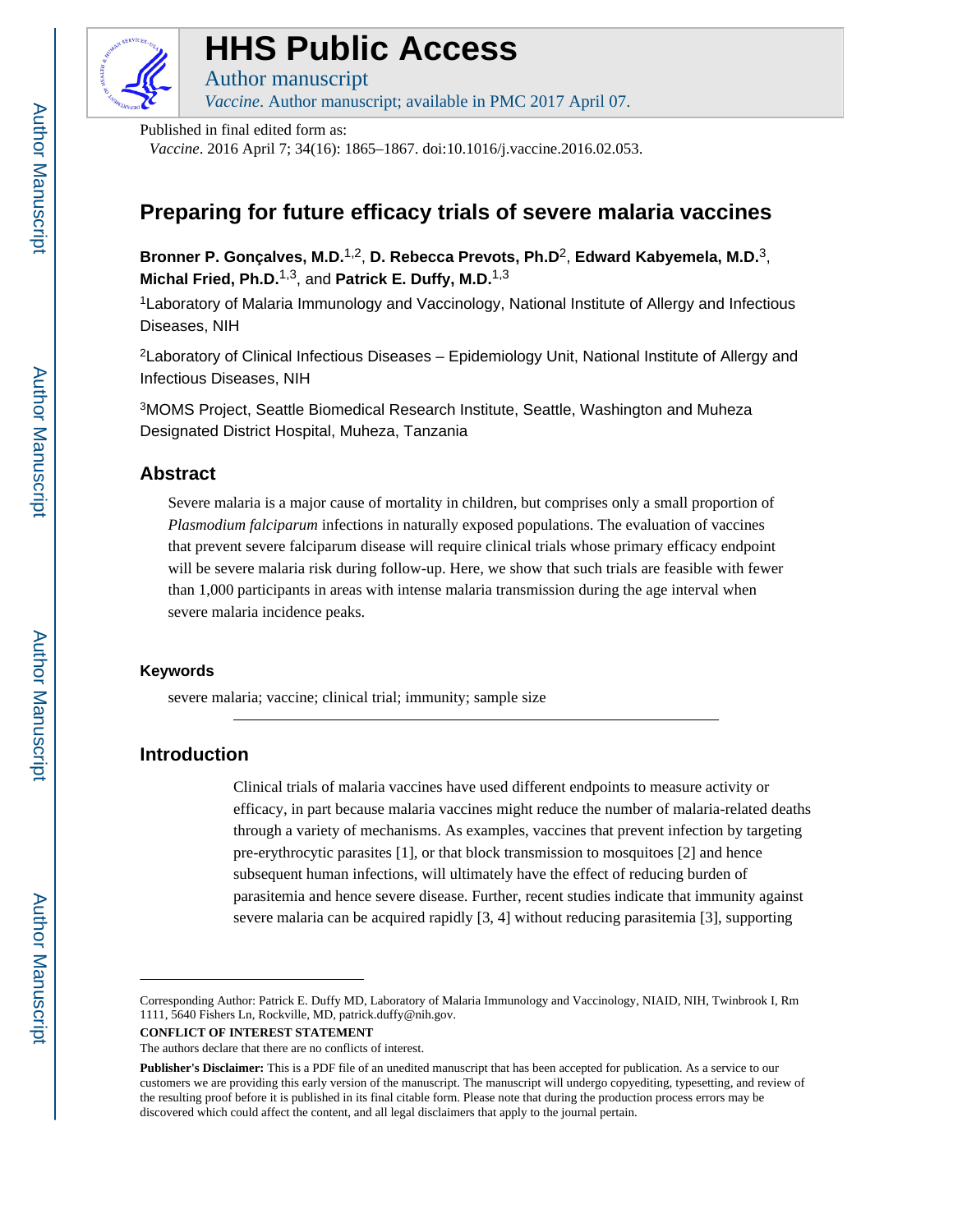Gonçalves et al. Page 2

efforts to develop vaccines that prevent severe falciparum syndromes [5] by targeting factors involved in disease pathogenesis, such as parasite sequestration or virulence.

Despite these encouraging results, the experience of the multicenter RTS,S trial [6] has left the impression that many thousands of children are required to test the efficacy of vaccines against severe malaria, creating pessimism that future such trials will be undertaken. Here, we estimated the risk of severe malaria during infancy in an intensively followed Tanzanian birth cohort [3], and calculated sample sizes for future vaccine trials.

# **Material and Methods**

We analyzed data from Mother-Offspring Malaria Studies (MOMS) Project at Muheza Designated District Hospital, Muheza. The study design and population are described in detail elsewhere [3]. Briefly, children were enrolled at birth, then seen every 2 weeks during infancy and every 4 weeks post-infancy for clinical and blood smear examinations, regardless of the presence or absence of fever and other symptoms. Whenever children became symptomatic, they were also examined by a study clinician. Study participants who developed severe malaria according to WHO criteria [7] were treated with parenteral quinine.

#### **Ethics**

Protocols for procedures used in this study were approved by the International Clinical Studies Review Committee of the Division of Microbiology and Infectious Diseases at the US National Institutes of Health. Ethical clearance was obtained from the Institutional Review Boards of Seattle BioMed and the National Medical Research Coordinating Committee in Tanzania. Written informed consent was obtained from mothers prior to enrollment.

#### **Statistical analysis**

Only children followed for at least one year (N=688), or for less than a year if they developed severe malaria during infancy  $(N=4)$ , were included in our estimation of severe malaria risk in the first year of life. We performed sample size calculations for comparisons of severe malaria risk by tests of two proportions (power=80%; two-sided significance level=0.05). Data analyses were conducted using Stata 11.1 (StataCorp, Texas, United States).

# **Results**

In this longitudinal study with active surveillance for infection and disease, 67/692 (9.7%) children experienced at least one severe malaria episode during infancy. A clinical trial of a vaccine that prevents severe malaria with 50% efficacy and with 1 year follow-up in a population where severe malaria risk is similar to ours would have required ~1,000 infants (479 in each study arm). In areas with low severe malaria risk (for example, 1%) during the same age period, the sample size required would be much higher (Figure 1). Very few infants (6/67, 8.9%) suffered their severe malaria episode during the first 4 months of life, suggesting that before this age children enjoy some form of intrinsic or passively transferred

*Vaccine*. Author manuscript; available in PMC 2017 April 07.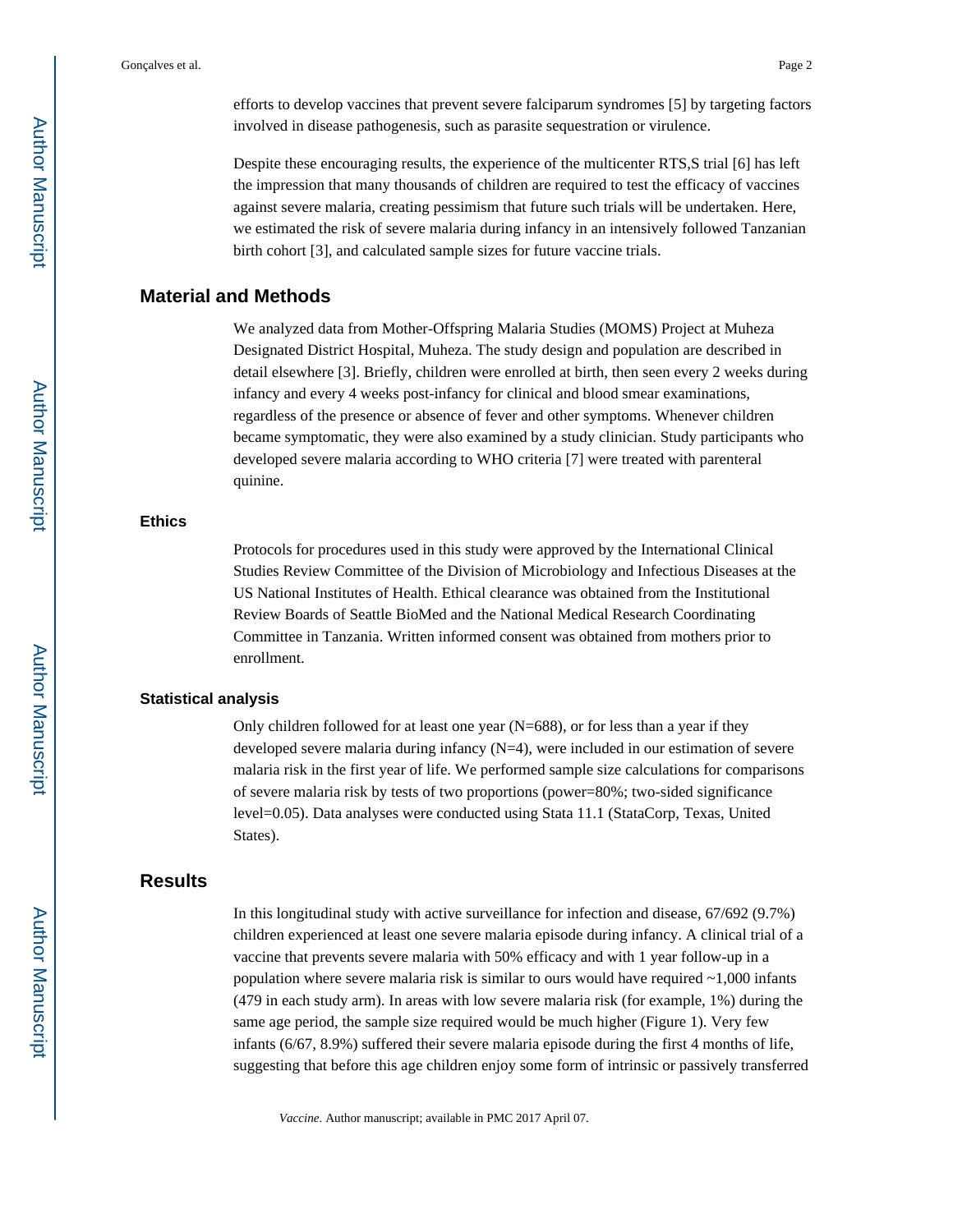immunity, and the optimal age to start an active post-vaccination follow-up is after this period.

# **Discussion**

In our study, severe malaria risk during the age interval when its incidence peaks [3] is high: 1 in 10 study children developed at least one episode of severe malarial illness during infancy. The overall severe malaria incidence in our study [3] is similar to [8] or higher than [9] rates observed at other east African sites, however those studies used passive case detection which will underestimate severe malaria incidence. Our intensive follow-up and timely provision of treatment were expected to reduce the incidence of severe malaria and yet risk remained high. Taken together, our results indicate that vaccine trials designed to measure efficacy against life-threatening malaria are feasible with fewer than 1,000 children if performed in areas with intense transmission and during the age range when severe malaria peaks, even with frequent follow-up and prompt treatment of clinical cases.

The recent RTS,S Phase 3 trial enrolled 15,460 children and was powered (90%) to detect vaccine efficacy of 30% against clinical malaria [10] over a wide range of malaria transmission intensities. Severe malaria risk was a secondary efficacy endpoint and, although that trial involved more than 10 study centers, three sites (Siaya, Kintampo, and Kombewa) comprising roughly one third of the study population contributed more than two thirds of all severe malaria events in the first year of the study [11]. A vaccine trial using severe malaria risk as primary endpoint in an area where the baseline risk is similar to that observed in the RTS,S Phase 3 trial (~2.5%) would be feasible, assuming 80% power, with a study population < 2,000 individuals, one year of follow-up and vaccine efficacy of 70% or more. This baseline risk is probably much higher in some study sites (Siaya, for example), which implies that trials undertaken in these areas would probably need to enroll  $< 1,000$ individuals to test highly effective vaccines against severe malaria.

In this study, we did not observe cerebral malaria episodes. The incidence of this syndrome is inversely related to malaria transmission intensity [12] and in areas with high levels of transmission, similar to our study site, this clinical presentation is uncommon. Trials to test malaria vaccines that specifically target pathogenic processes related to cerebral malaria would need to be undertaken in areas with moderate or low transmission, where this syndrome represents a higher proportion of severe malaria events. A similar pattern has been observed in areas where falciparum epidemiology is transitioning from high to low transmission intensity [13]: while the total number of malaria-related hospitalizations might remain stable for several years, an increasing proportion of life-threatening malaria presents as cerebral malaria. In low transmission areas, severe malaria incidence peaks at older ages and over a wider age range, and thus vaccine trials would need to recruit older children and likely require a larger sample size or longer follow-up to measure efficacy against cerebral malaria.

Over the last 15 years, malaria burden has decreased in Sub-Saharan Africa [14]. As exposure to malaria parasites becomes infrequent, the overall risk of developing severe disease might not decrease [13, 15] and interventions that specifically prevent severe malaria

*Vaccine*. Author manuscript; available in PMC 2017 April 07.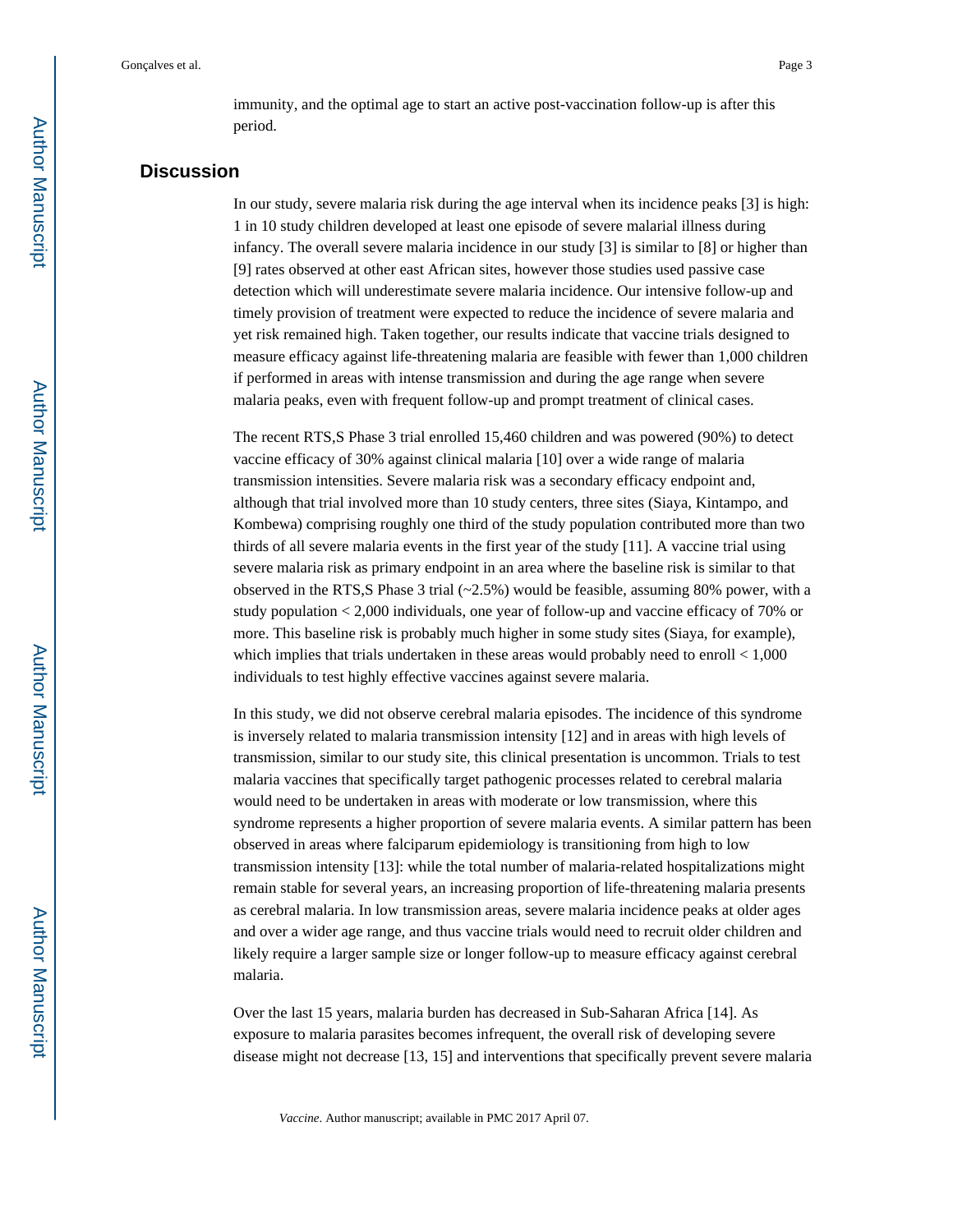will become even more important. Vaccines that prevent severe malaria by blocking parasite egress from erythrocytes, by neutralizing parasite virulence factors, or by inhibiting parasite sequestration in deep vascular beds might play an important role in reducing malaria-related mortality. Our observations suggest that trials designed to test these vaccines are feasible in areas with high malaria incidence, although setting-specific factors need to be considered: incidence might vary from year to year and sample size calculations should be conservative and allow for fluctuations in the risk of severe malaria; as transmission declines, the total number of severe malaria events might also decline, remain stable or even increase.

Therefore, clinical trials should be powered for scenarios where life-threatening malaria rates decrease with infection incidence, as often happens when trial activities begin. Additionally, sample size calculations would be facilitated by realistic expectations of vaccine efficacy, but unfortunately animal models do not exist for that purpose.

Epidemiological studies that measure variations in risk based on hypothetical mechanisms of severe disease immunity, such as antibodies against parasite virulence factors, may be useful for estimating efficacy of vaccines that target these mechanisms.

## **Acknowledgments**

#### **FUNDING**

This work was supported by the Division of Intramural Research (DIR) and the extramural program [grant R01AI52059] of the National Institute of Allergy and Infectious Diseases, NIH; the Bill & Melinda Gates Foundation [grant 29202]; the Foundation for the National Institutes of Health through the Grand Challenges in Global Health Initiative [grant 1364]; the US National Institutes of Health Fogarty International Center (FIC) [grant D43 TW005509]. The funders had no role in study design, data collection and analysis, decision to publish, or preparation of the manuscript.

We thank the mothers and children in Muheza District for their participation. Dr. Theonest Mutabingwa and the MOMS Project clinicians and nurses provided care and documented health outcomes in the birth cohort. Drs. Michael Fay and Erin Gabriel advised on statistical analyses.

## **References**

- 1. Duffy PE, Sahu T, Akue A, Milman N, Anderson C. Pre-erythrocytic malaria vaccines: identifying the targets. Expert review of vaccines. 2012; 11:1261–80. [PubMed: 23176657]
- 2. Carter R. Transmission blocking malaria vaccines. Vaccine. 2001; 19:2309–14. [PubMed: 11257353]
- 3. Goncalves BP, Huang CY, Morrison R, Holte S, Kabyemela E, Prevots DR, et al. Parasite burden and severity of malaria in Tanzanian children. N Engl J Med. 2014; 370:1799–808. [PubMed: 24806160]
- 4. Gupta S, Snow RW, Donnelly CA, Marsh K, Newbold C. Immunity to non-cerebral severe malaria is acquired after one or two infections. Nature medicine. 1999; 5:340–3.
- 5. Raj DK, Nixon CP, Nixon CE, Dvorin JD, DiPetrillo CG, Pond-Tor S, et al. Antibodies to PfSEA-1 block parasite egress from RBCs and protect against malaria infection. Science. 2014; 344:871–7. [PubMed: 24855263]
- 6. Agnandji ST, Lell B, Soulanoudjingar SS, Fernandes JF, Abossolo BP, Conzelmann C, et al. First results of phase 3 trial of RTS,S/AS01 malaria vaccine in African children. N Engl J Med. 2011; 365:1863–75. [PubMed: 22007715]
- 7. World Health Organization, Communicable Diseases Cluster. Severe falciparum malaria. Trans R Soc Trop Med Hyg. 2000; 94(Suppl 1):S1–90. [PubMed: 11103309]
- 8. Snow RW, Bastos de Azevedo I, Lowe BS, Kabiru EW, Nevill CG, Mwankusye S, et al. Severe childhood malaria in two areas of markedly different falciparum transmission in east Africa. Acta Trop. 1994; 57:289–300. [PubMed: 7810385]

*Vaccine*. Author manuscript; available in PMC 2017 April 07.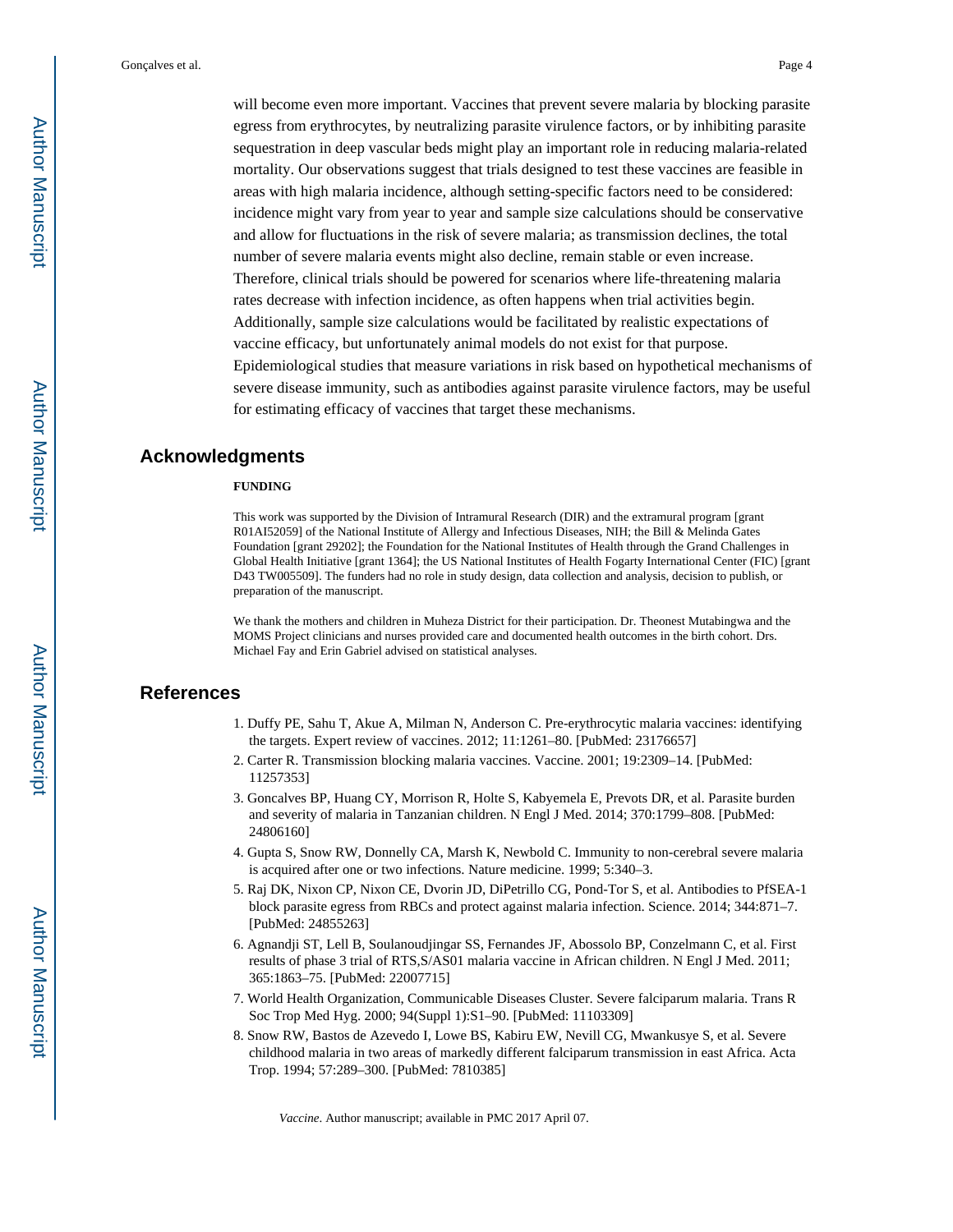Gonçalves et al. Page 5

- 9. Williams TN, Mwangi TW, Wambua S, Alexander ND, Kortok M, Snow RW, et al. Sickle cell trait and the risk of Plasmodium falciparum malaria and other childhood diseases. The Journal of infectious diseases. 2005; 192:178–86. [PubMed: 15942909]
- 10. Leach A, Vekemans J, Lievens M, Ofori-Anyinam O, Cahill C, Owusu-Agyei S, et al. Design of a phase III multicenter trial to evaluate the efficacy of the RTS,S/AS01 malaria vaccine in children across diverse transmission settings in Africa. Malaria journal. 2011; 10:224. [PubMed: 21816029]
- 11. Agnandji ST, Lell B, Soulanoudjingar SS, Fernandes JF, Abossolo BP, Conzelmann C, et al. First results of phase 3 trial of RTS,S/AS01 malaria vaccine in African children. The New England journal of medicine. 2011; 365:1863–75. [PubMed: 22007715]
- 12. Reyburn H, Mbatia R, Drakeley C, Bruce J, Carneiro I, Olomi R, et al. Association of transmission intensity and age with clinical manifestations and case fatality of severe Plasmodium falciparum malaria. JAMA. 2005; 293:1461–70. [PubMed: 15784869]
- 13. O'Meara WP, Bejon P, Mwangi TW, Okiro EA, Peshu N, Snow RW, et al. Effect of a fall in malaria transmission on morbidity and mortality in Kilifi, Kenya. Lancet. 2008; 372:1555–62. [PubMed: 18984188]
- 14. Bhatt S, Weiss DJ, Cameron E, Bisanzio D, Mappin B, Dalrymple U, et al. The effect of malaria control on Plasmodium falciparum in Africa between 2000 and 2015. Nature. 2015; 526:207–11. [PubMed: 26375008]
- 15. Snow RW, Omumbo JA, Lowe B, Molyneux CS, Obiero JO, Palmer A, et al. Relation between severe malaria morbidity in children and level of Plasmodium falciparum transmission in Africa. Lancet. 1997; 349:1650–4. [PubMed: 9186382]